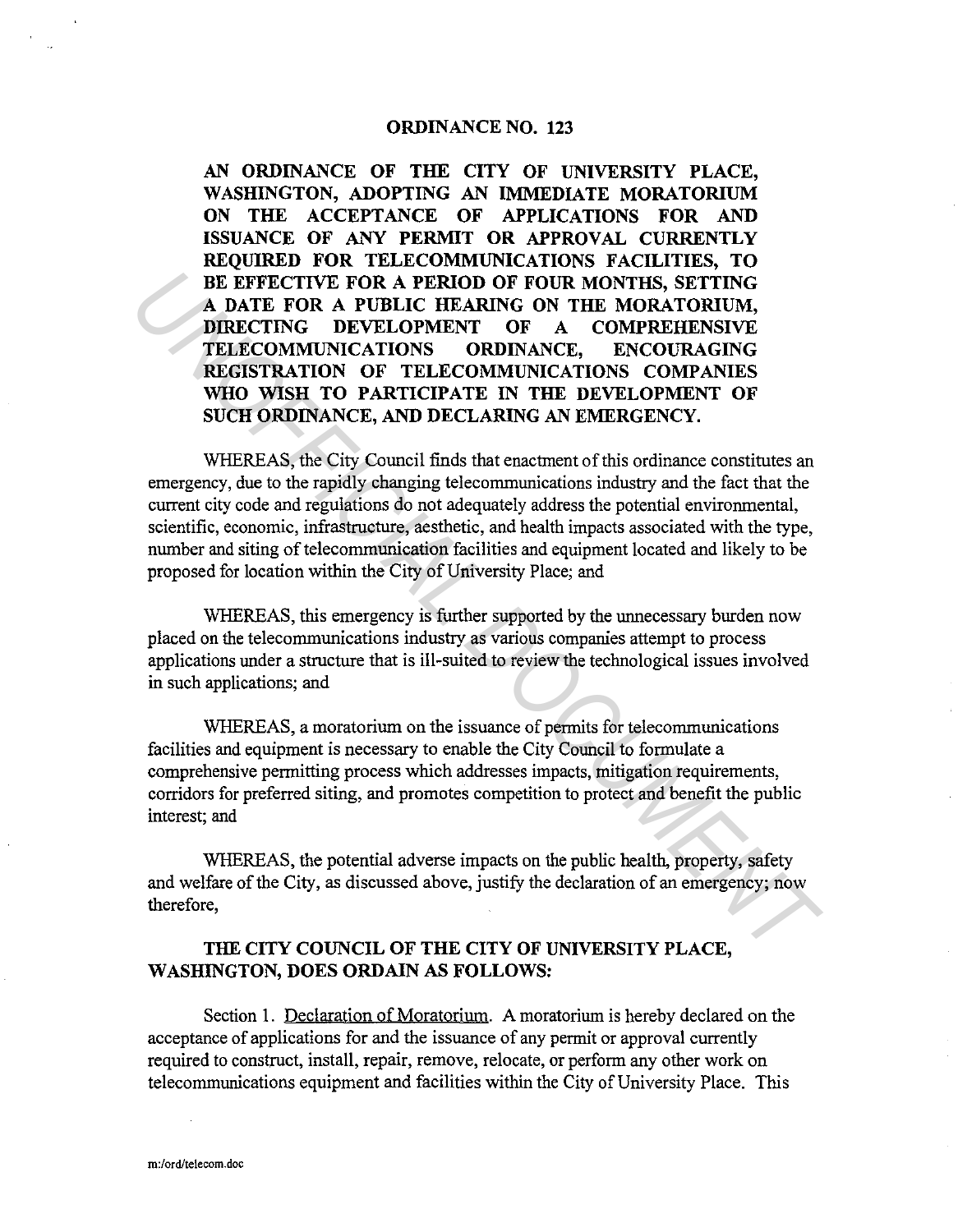moratorium includes, but is not limited to, conditional use permits, right-of-way use permits, franchise agreements, building permits and variances.

Section 2. Restrictions on Rights-of-Way. During the moratorium, no person may construct, install, repair, remove, relocate, or perform any other work on telecommunications equipment or any part thereof that is located in, over or under any public right-of-way located within the City of University Place, without the prior approval of the City Council, provided, however, that such work associated with existing telecommunications equipment and facilities that are located in public rights-of-way and owned by holders of existing franchises granted by the City of University Place, or those exempt from the City's franchising authority, may be performed if such work is deemed necessary and in the public interest as determined and subject to conditions imposed by the Public Works Director.

Section 3. Exemptions. This moratorium specifically exempts any radio transmission or receiving antenna or telecommunications device preempted from regulation by the Federal Communications Commission (the "FCC") under PRB-1 or any other federal or state statute or regulation and shall be interpreted to exempt federallyregulated facilities preempted from local regulation.

Section 4. Duration. This moratorium shall be in effect for four (4) months following the effective date of this ordinance.

Section 5. Direction to Develop Comprehensive Telecommunications Ordinance. The City Council hereby directs the City Manager to develop a comprehensive telecommunications ordinance which shall be presented to the City Council's and/or the Planning Commission at the earliest possible date. The City Manager is encouraged to seek input from appropriate city staff, industry representatives, and interested members from the general public. Through this ordinance, the City Council declares its intent to adopt a comprehensive telecommunications permitting process at some point prior to the expiration of this moratorium. **Expression of the City Council, provided, however, that such work associated with existing telecommunications equipment and facilities that are located in public eights of way and the propared by holders of existing franc** 

Section 6. Subjects for Consideration. Without limitation, the City Manager is directed to consider the following subjects in preparing the City's comprehensive telecommunications ordinance: Mandates contained in the Federal Telecommunications Act of 1996; mapping current and potential telecommunications facilities and equipment; registration requirements; revenue impacts; new or different permit and/or approval processes for different telecommunication facilities and site conditions; occupancy charges/fees for siting in public areas; identifying preferred corridors in which to locate various types of equipment; inspection requirements; costs; right-of-way use restrictions; notice requirements; city-wide telecommunication infrastructure needs; undergrounding requirements; accelerated deterioration of public property and rights-of-way likely to be caused by increased use; relocations necessary to serve a public purpose; reasonable notice and response requirements; insurance and bonding requirements; removal/repair guidelines; nuisance and abatement procedures for obsolete; unused or abandoned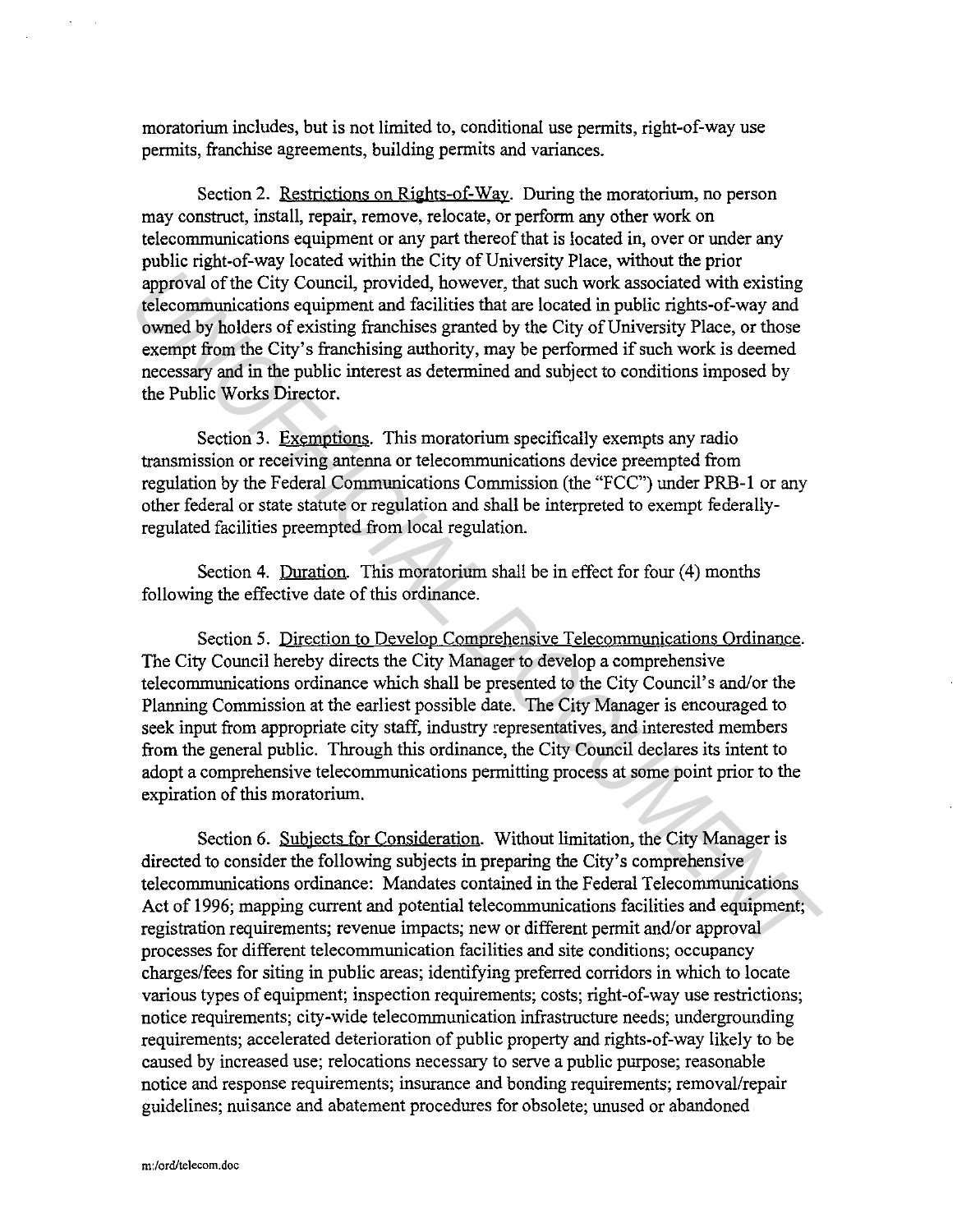equipment; aesthetic concerns; use of "stealth" technology; co-location issues; promoting competition amongst providers; "late-comer" issues for companies entering the market; and similar regulations in other jurisdictions, particularly neighboring cities.

Section 7. Registration of Telecommunications Companies. To provide a meaningful opportunity for regulated parties to participate in developing a comprehensive telecommunications permitting process fot the City, any and all telecommunications companies or other parties which now provide, or at some point intend to provide, telecommunications service for a fee directly to a person, either within the City of Cniversity Place, or outside the City from a telecommunications facility within the City, are encouraged to register with the City as provided below on forms to be provided by the City Clerk. Companies and parties that are encouraged to register with the City include, without limitation, those that provide, or at some point intend to provide, analog, coaxial cable, digital, fiber optic, internet, open video system (OVS), personal communication (PCS), and/or wireless communication technology services within or from within the City of University Place. companies or other parties which now provide, or at some point intend to provide,<br> **University Place, or outside the City form** a telecompumications facility within the City<br> **University Place, or outside the City form** a

The telecommunications registration form shall include the following:

(1) The identity and legal status of the registrant, including and affiliates;

(2) The name, address and telephone number of the officer, agent or employee responsible for the accuracy of the registration statement and the designated contact for City notices, if different;

(3) Locations or planned locations of telecommunications equipment or facilities within one thousand feet  $(1,000)$  of the City boundary or planning area;

(4) A description of the registrant's existing or proposed telecommunications facility(ies) or equipment within the City, including a description of the type, size, and number of telecommunications facilities or equipment the registrant anticipates locating within the City;

(5) A description of the telecommunications services that the registrant offers or provides or intends to offer or provide to persons, firms, businesses or institutions within the City;

(6) A description of the telecommunications services that the registrant offers or provides or intends to offer or provide from facilities or equipment located within the City to persons, firms, businesses or institutions outside the City;

(7) Graphics and technical information demonstrating the need for such facilities at specific locations to provide minimum service levels provided for under the 1996 Federal Telecommunications Act;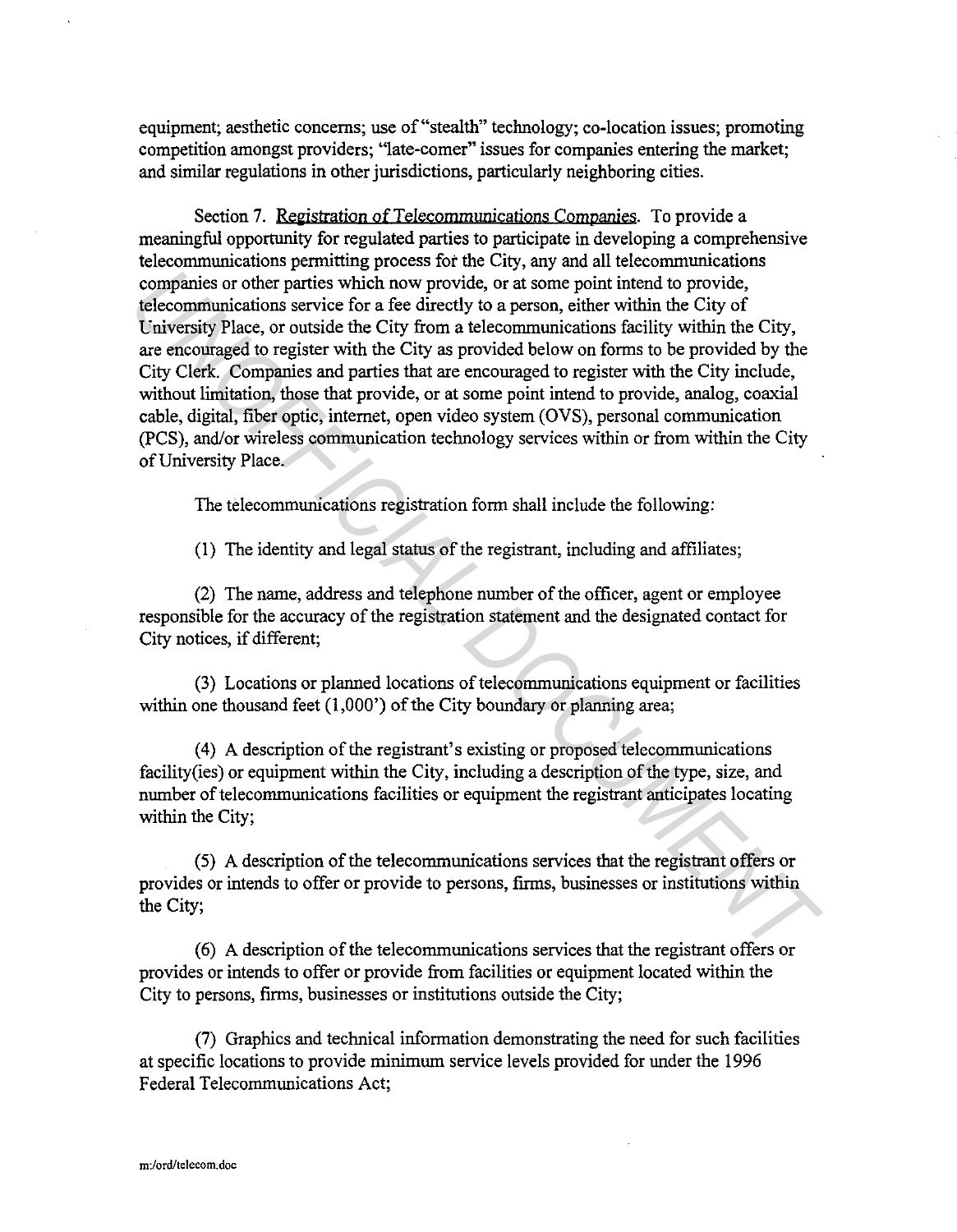(8) Copies of any necessary licensing, certification, or approvals from federal and state regulatory bodies, including the FCC and the Washington Utilities and Transportation Commission; and

(9) Such other information as the City Clerk may reasonably require.

Section 8. Registration Fee. Each registration of a telecommunications company or provider shall be accompanied by a fee of fifty dollars (\$50.00). The purpose of the registration fee is to provide the City with accurate and current information concerning present and future providers of telecommunications services within and from within the City as well as present any future telecommunications facilities and equipment within the City. In return for the fee, registrants shall be provided with written notices of public meetings conducted to develop or update City codes and regulations regarding telecommunications services, facilities and equipment. Summaries of materials to be considered in such public meetings will also be made available to registrants. or provider shall be accompanied by a fee of fifty dollars (\$50.00). The purpose of the registration fee is to provide the City with accurate and current information concerning present and thure providers of telecommunicat

Section 9. Public Hearing Required. As required by RCW 35A.63.220 and RCW 36.70A.390, within sixty (60) days of the passage of this ordinance the City Council will hold a public hearing on this moratorium and consider administration's progress report on developing a telecommunications permitting process. The City Clerk is directed to provide notice of such public hearing as required by law.

Section 10. Emergency Declared--Immediate Effect. For the reasons set forth above, and to promote the objectives stated herein, the City Council finds that a public emergency exists, necessitating that this ordinance take effect immediately upon its passage by a majority plus one of the whole membership of the Council in order to protect the public health, safety, property and general welfare.

Section 11. Severability - Construction.

(1) If a section, subsection, paragraph, sentence, clause, or phrase of this ordinance is declared unconstitutional or invalid for any reason by any court of competent jurisdiction, such decision shall not affect the validity of the remaining portions of this ordinance.

(2) If the provisions of this ordinance are found to be inconsistent with other provisions of the City of University Place Municipal Code, this ordinance is deemed to control.

**PASSED BY THE CITY COUNCIL ON NOVEMBER 18, 1996.** 

Ronald L. Williams, Mayor